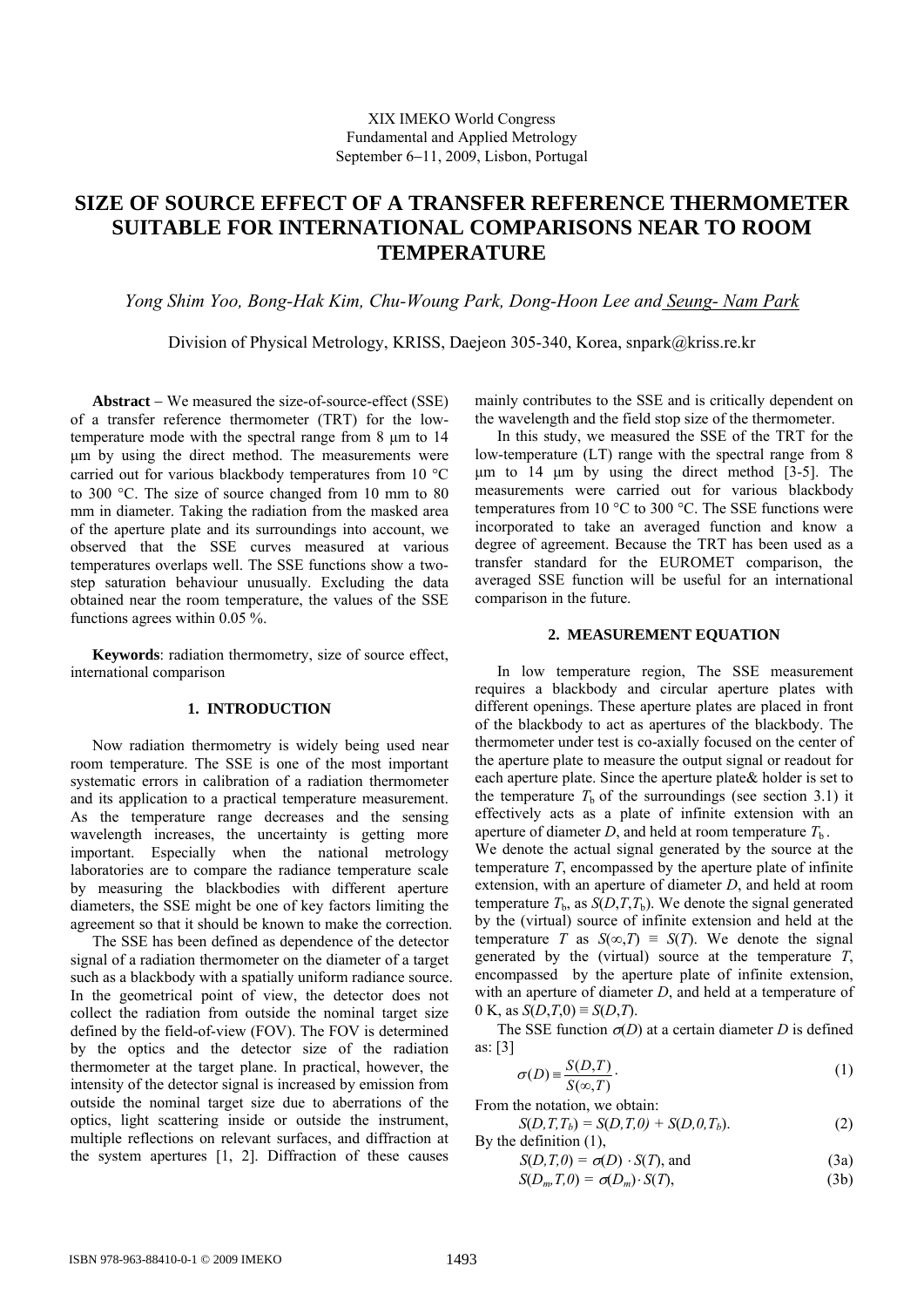Combining (2) and (3) yields:

$$
\sigma(D) = \{ S(D, T, T_b) - S(D, 0, T_b) \} / S(T)
$$
, and (4a)

 $\sigma(D_m) = \{S(D_m, T, T_b) - S(D_m, 0, T_b)\}/S(T).$  (4b) Dividing (4a) by (4b) gives:

$$
\frac{\sigma(D)}{\sigma(D_m)} = \frac{S(D, T, T_b) - S(D, 0, T_b)}{S(D_m, T, T_b) - S(D_m, 0, T_b)}
$$
(5)

From (2), we obtain:

$$
S(D, T_b, T_b) = S(T_b)
$$
  
= S(D, T\_b, 0) + S(D, 0, T\_b)  
= \sigma(D) \cdot S(T\_b) + S(D, 0, T\_b) (6)

and

$$
S(D,0,T_b) = \{I - \sigma(D)\} \cdot S(T_b). \tag{7}
$$

Substituting (7) into (5) yields:

$$
\frac{\sigma(D)}{\sigma(D_m)} = \frac{S(D,T,T_b) - \{1 - \sigma(D)\} \cdot S(T_b)}{S(D_m,T,T_b) - \{1 - \sigma(D_m)\} \cdot S(T_b)}.
$$
\n(8)

Because the SSE is usually measured as a function of source diameter *D* in the finite range of which diameter is less than  $D_m$ , the truncated SSE was introduced as: [3]

$$
\sigma(D, D_m) = \frac{S(D, T)}{S(D_m, T)} = \frac{\sigma(D)}{\sigma(D_m)}.
$$
\n(9)

From  $(8)$  and  $(9)$ , we can finally obtain: [6]

$$
\sigma(D, D_m) = \frac{S(D, T, T_b) - S(T_b)}{S(D_m, T, T_b) - S(T_b)},
$$
\n(10)

which is the same equation as in the reference[3]. Using Eq. (10), we can obtain the SSE values from the thermometer signals measured at various diameters and blackbody temperatures.

#### **3. MEASUREMENT SETUP**

# *3.1. Blackbody and aperture plates*

The SSE measurement setup consists of two blackbodies, aperture plates and the plate holder with water-cooling. The blackbody (MIKRON, model: 385) has an aperture of 100 mm in diameter and emissivity of 0.9997 over the temperature range from  $5^{\circ}$ C to 95 °C. The cavity is immersed in a stirred bath of deionized fluid and controlled with a set point resolution of  $\pm$  2 mK. The temperature stability and uniformity are  $\pm$  2 mK and  $\pm$  5 mK, respectively. Spectral emission is known to be essentially flat from 3 μm upwards [7].

 The other blackbody (Isotech, Model: Gemini R) having an aperture of 65 mm in diameter can be set to 0.1 °C over the temperature range from 30 °C to 550 °C. The blackbody was used for the measurement over 95 °C. Its emissivity is known to be greater than 0.995. Temperature stability and uniformity are better than  $\pm 0.1$  K.

To measure the SSE, we prepared 14 aperture plates with different opening sizes as shown in Fig.1. They include a dummy plate without an opening. These plates were made of 5 mm thick polyacetal resin with low thermal conductivity to avoid warming by radiation and convection from the blackbody. The aperture plate holder with 110 mm

opening diameter and 10 mm in thickness was made of copper and cooled to room temperature,  $(24\pm0.3)$  °C, by circulating water, effectively resulting in an aperture plate of infinite extension, with an aperture *D*, and held at room temperature. These aperture plates and its holder were blackened by Nextel® paint with emissivity of 0.975 over the wavelength range from 8 μm to 14 μm. The aperture holder was placed at 30 mm distance apart from the front of the blackbodies. Finally, the front of the aperture plate was placed at 45 mm apart from the front of the blackbodies.



Fig. 1. Aperture plates darkened with Nextel® paint.

#### *3.2. Reference thermometer under test*

The TRT (Heitronics, Germany, Model TRT-2) operates in two temperature ranges: LT ranges from -50 °C to 300 °C and the medium temperature (MT) ranges from 150 °C to 1,000 °C. While the spectral range is from 8 μm to 14 μm for the LT range, it centers at 3.9 μm with a bandwidth of 0.4 μm for the MT range. The TRT uses a pyroelectric detector and zinc selenide lens to cover the spectral range from 3 μm to 15 μm. FOV in diameter is 5.8 mm at the measuring distance of 390 mm for the MT range and 7.4 mm at the measuring distance of 420 mm for LT range, respectively.

The TRT can display the output in terms of temperature or radiation intensity. The intensity output is acquired using a computer via a RS-232C interface controlled by homemade software. The response time of 3 s is chosen for the best temperature resolution of 0.02 °C.

To our knowledge, the TRT have the best temperature resolution and precision of the radiation thermometers commercially available. It is reason why the TRT has been used as the transfer standards in the EUROMET comparison and is being considered as the transfer standard in the future APMP comparison.

#### **4. RESULS**

We decided to set the aperture plate temperature to 24 °C since the ambient temperature is controlled at  $(24\pm0.3)$  °C. Before measuring the SSE, we inserted an aperture plate into the holder and keep it in the blocked part of the holder until the aperture plate temperature is stabilized to 24°C. Usually after 5 min, the aperture plate was moved so that its center is aligned to the center of the plate holder.

The TRT signal was acquired in terms of radiation intensity with a response time of 3 s for the best resolution.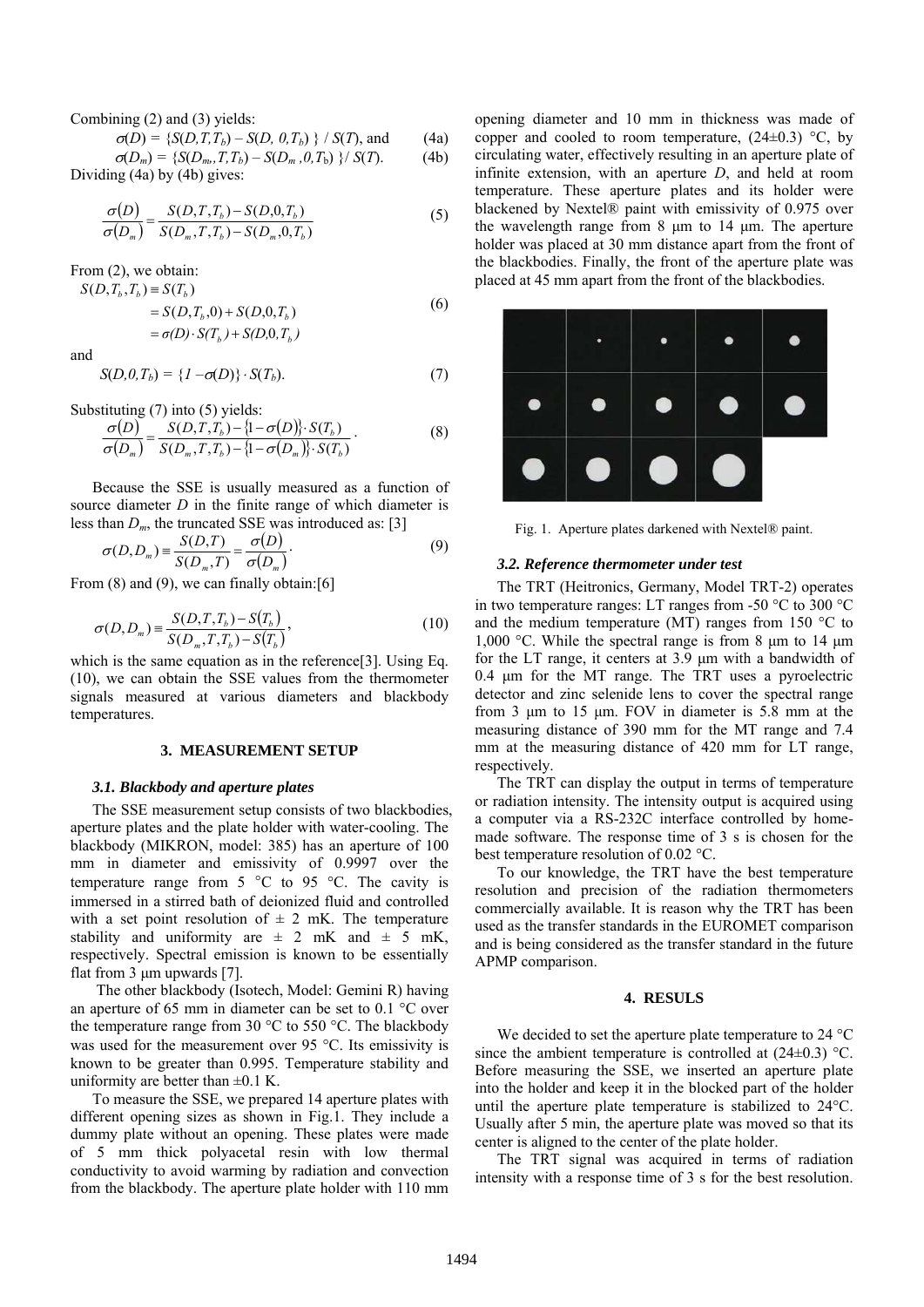We took 5 readings for each aperture plate within only 30 s to avoid temperature rise of the aperture plate by radiation and convection flow from the blackbody. The measurement proceeded as increasing the aperture diameter. Ten sets of data for each aperture plate were obtained to take the averages. The measurement was carried out for various blackbody temperatures from 10 °C to 300 °C.

Figure 2 shows the normalized signal  $S(D,T,T_b)$  $/S(60,T,T_b)$  of the TRT in the LT range for 8 different blackbody temperatures. The aperture diameters were changed from 9.8 mm to 80 mm. The signals were normalized with respect to the signal for the diameter of 60mm. The signals include the radiance contribution from the aperture plate.

At the blackbody temperature of 24°C, the signal intensity was nearly same for every aperture plate as we expected. It is because in any case the source + aperture plate & holder act as a source at temperature  $T_b$  and of infinite extension. At temperatures of 10 °C and 20 °C below the ambient, the signal intensity was increasing as the diameter was getting smaller since the radiation from aperture plates is stronger than that from the blackbody. For temperatures above 24 °C, reversely, the signal intensity was decreasing as the diameter was getting smaller. As the blackbody temperature increased, the signal intensity became closer and closer since the radiation from the blackbody became more dominant compared to that of the aperture plate. Finally they will coincide when the radiation from the aperture plate can be neglected.



Fig. 2. Normalized TRT signal intensity for LT range with respect to the intensity for the aperture diameter of 60 mm.

Fig. 3 shows the truncated SSE of the TRT for the LT range, corrected for background radiation, obtained from Eq. (10), where  $D_m$  is chosen as 60 mm. It is reduced from data in Fig. 2 and the thermometer signals  $S(T_b)$  obtained by measuring the black plate without opening at every temperature setting of the blackbody.

We excluded the data obtained at 24 °C in Fig. 3 because it is trivial. Even if the SSE functions obtained near the ambient temperature such as at 10 °C and 20 °C shows large scatter, the curves overlaps well. The large scatter occurs because their signal intensities are comparable to that of the aperture plate. Therefore, we also excluded these data in taking the averaged SSE function.

All curves show a clear two-step saturation behaviour which occurs near 20 mm and near 60 mm. In general, the signal is expected to show saturation after the source size becomes comparable to the minimum target size (7.4 mm in our case). The second increase and saturation of the SSE in Fig. 2, however, indicates that there exists another critical size which influences the SSE. We are investigating the origin of this two-step saturation by varying the effective size of the objective lens (40 mm in diameter) and by calculating the diffraction in the measurement geometry. Also interreflection effects between the optical components of the TRT may influence the shape of the SSE curve.[8]

The value of SSE curves above 40 °C agrees with each others over the diameter range from 9.8 mm to 80 mm. The agreement is within 0.05% in terms of standard deviation, which is equivalent to 30 mK at the room temperature. The averaged SSE function will be given for correction when the TRT will be used as a transfer standard of international comparisons.



Fig. 3. Truncated SSE of TRT for LT range corrected with the background signal from aperture plates.

#### **5. CONCLUSIONS**

The size-of-source effect (SSE) of the TRT is measured by the direct method using blackbodies and apertures whose temperature is carefully controlled. We confirmed that all experimental conditions are well under control by observing constancy of the SSE curve obtained at the ambient temperature condition. We measured the SSE for the blackbody temperature from 10 °C to 300 °C. Correcting for the background radiation of the aperture plate&holder and of the surroundings, we observed that the truncated SSE functions obtained for various source temperatures overlapped well. Excluding the data near the ambient temperature, the values of the SSE curve agrees within 0.05 % in terms of relative standard deviation.

To our knowledge, the TRT have the best temperature resolution and precision of the radiation thermometers commercially available. It is being considered as the transfer standard in the future APMP comparison. When the TRT will be used as a transfer standard of an international comparison, the averaged SSE function will be very useful information which will be given to the participants for correction.